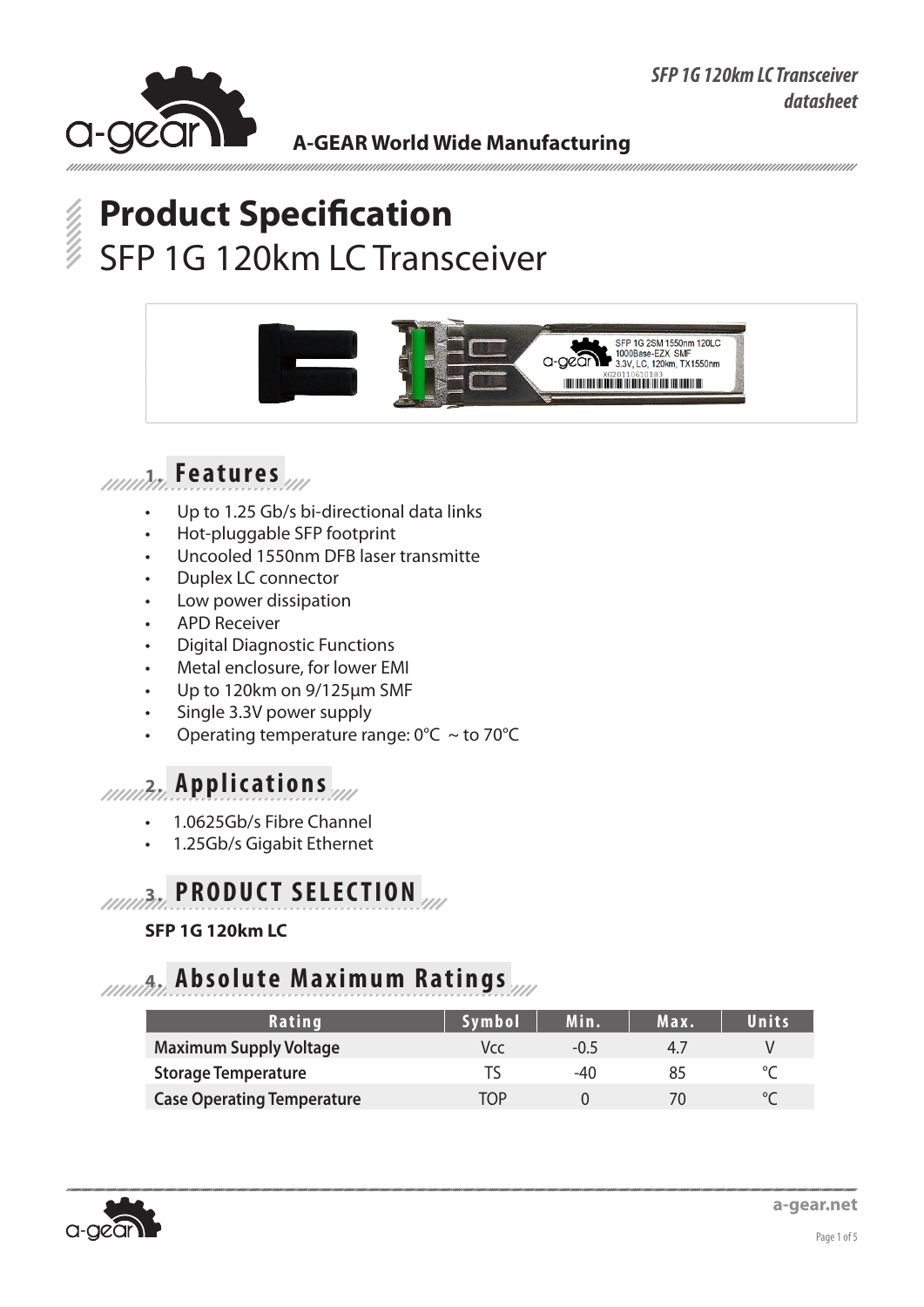

### **A-GEAR World Wide Manufacturing**

ununununun

## **5. Electrical Characteristics**

**(TOP = 0 to 70°C, VCC = 3.15 to 3.60 Volts)**

| <b>Parameter</b>                    | Symbol            | Min.      | <b>Typical</b> | Max.           | Unit                |
|-------------------------------------|-------------------|-----------|----------------|----------------|---------------------|
| <b>Supply Voltage</b>               | Vcc               | 3.15      | 3.3            | 3.6            | V                   |
| <b>Supply Current</b>               | lcc               |           | 185            | 250            | mA                  |
| <b>Transmitter</b>                  |                   |           |                |                |                     |
| Input differential impedance        | Rin               |           | 100            |                | $\Omega^{[1]}$      |
| Single ended data input swing       | Vin, pp           | 250       |                | 1200           | mV                  |
| <b>Transmit Disable Voltage</b>     | <b>VD</b>         | $Vcc-1.3$ |                | Vcc            | V                   |
| <b>Transmit Enable Voltage</b>      | <b>VEN</b>        | Vee       |                | $Vee+0.8$      | $V^{[2]}$           |
| <b>Transmit Disable Assert Time</b> |                   |           |                | 10             | <b>us</b>           |
| Receiver                            |                   |           |                |                |                     |
| Single ended data output swing      | Vout, pp          | 250       |                | 800            | $mV^{[3]}$          |
| Data output rise time               | tr                |           | 100            | 175            | $ps^{[4]}$          |
| Data output fall time               | tf                |           | 100            | 175            | DS <sup>[4]</sup>   |
| <b>LOS Fault</b>                    | <b>VLOS</b> fault | $Vcc-0.5$ |                | <b>VccHOST</b> | $V^{[5]}$           |
| <b>LOS Normal</b>                   | <b>VLOS</b> norm  | Vee       |                | $Vee+0.5$      | $V^{[5]}$           |
| <b>Power Supply Rejection</b>       | <b>PSR</b>        | 100       |                |                | mVpp <sup>[6]</sup> |

#### **Notes:**

[1] Connected directly to TX data input pins. AC coupled thereafter.

[2] Or open circuit.

[3] Into 100 ohms differential termination.

 $[4]$  20 – 80 %

[5] Loss Of Signal is LVTTL. Logic 0 indicates normal operation; logic 1 indicates no signal detected.

[6] Receiver sensitivity is compliant with power supply sinusoidal modulation of 20 Hz to 1.5 MHz up to specified value applied through the recommended power supply filtering network.

## **6.** Optical Characteristics

#### **(TOP = 0 to 70°C, VCC = 3.15 to 3.60 Volts)**

| <b>Parameter</b>                         | Symbol      |          | Min.   Typical | Max.   | Unit                  |  |
|------------------------------------------|-------------|----------|----------------|--------|-----------------------|--|
| <b>Transmitter</b>                       |             |          |                |        |                       |  |
| <b>Output Opt. Pwr (End of Life)</b>     | <b>POUT</b> | $\Omega$ |                | 5.0    | $dBm$ <sup>[1]</sup>  |  |
| <b>Optical Wavelength</b>                | λ           | 1540     | 1550           | 1570   | nm                    |  |
| <b>Wavelength Temperature Dependance</b> |             |          | 0.08           | 0.125  | $nm$ <sup>o</sup> $C$ |  |
| Spectral Width (-20dB)                   | σ           |          |                | 1.0    | nm                    |  |
| <b>Optical Extinction Ratio</b>          | ER          | 10       |                |        | dB                    |  |
| <b>Sidemode Supression ratio</b>         | SSRmin      | 30       |                |        | dB                    |  |
| <b>Optical Rise/Fall Time</b>            | $tr/$ tf    |          | 100            | 160    | ps                    |  |
| <b>RIN</b>                               | <b>RIN</b>  |          |                | $-120$ | dB/Hz                 |  |



**a-gear.net**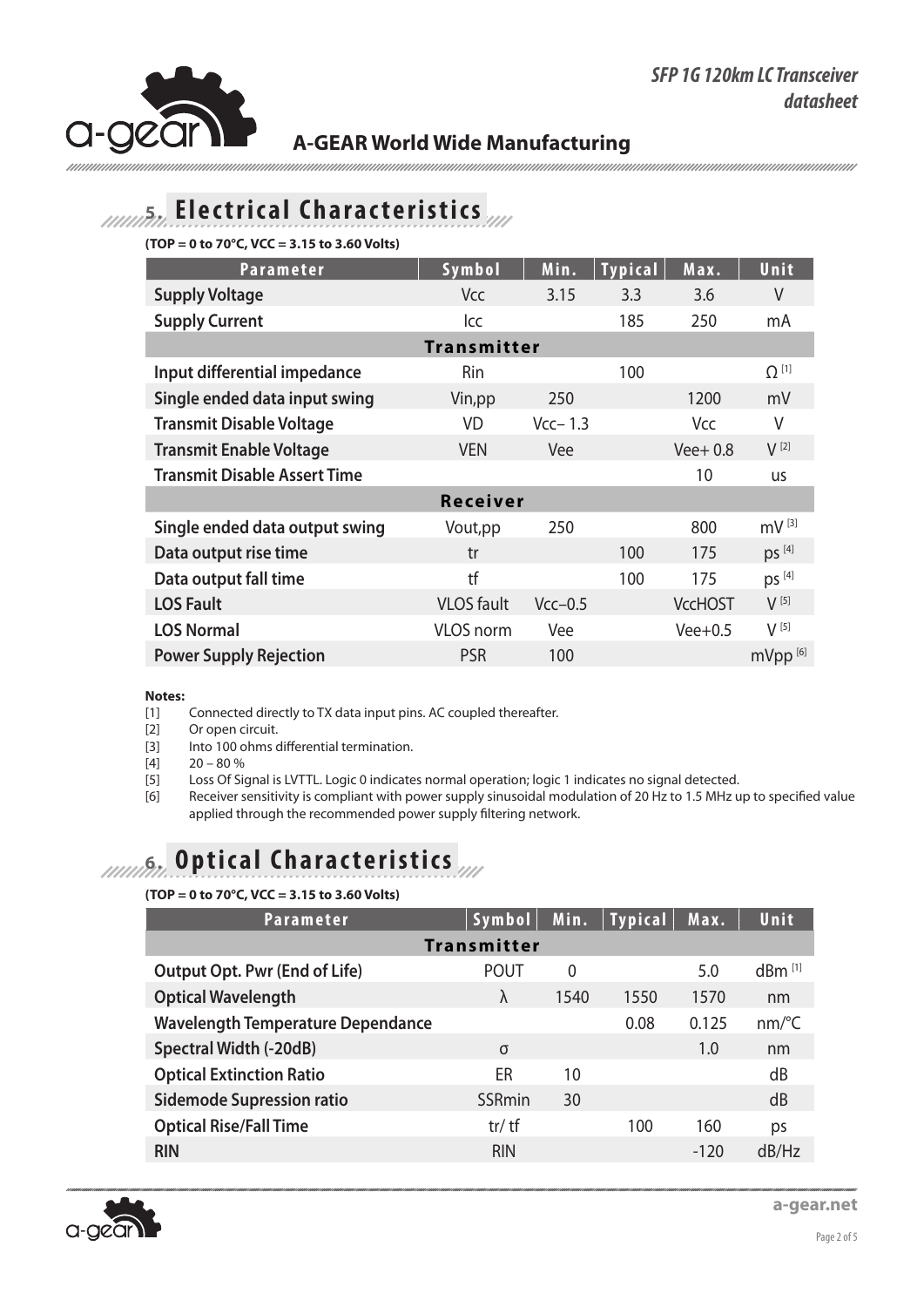

### **A-GEAR World Wide Manufacturing**

| <b>Parameter</b>                          | Symbol <sup>1</sup> | Min.   | Typical | Max.    | Unit              |
|-------------------------------------------|---------------------|--------|---------|---------|-------------------|
| Transmitter Jitter (peak to peak)         |                     |        |         | 100     | ps                |
| <b>Receiver</b>                           |                     |        |         |         |                   |
| Average Rx Sensitivity @ Gigabit Ethernet | RSENS3              |        |         | $-30.0$ | $dBm^{[2]}$       |
| <b>Maximum Input Power</b>                | <b>PMAX</b>         | $-3.0$ |         |         | dBm               |
| <b>Optical Center Wavelength</b>          | λC                  | 1265   | 1550    | 1620    | nm                |
| <b>LOS De-Assert</b>                      | <b>LOSD</b>         |        |         | $-36$   | dBm               |
| <b>LOS Assert</b>                         | LOSA                | $-41$  |         |         | d <sub>Bm</sub>   |
| <b>LOS Hysteresis</b>                     |                     |        | 1.0     |         | dB                |
| Receiver Jitter Generation @1.25Gbps      |                     |        |         | 160     | DS <sup>[3]</sup> |

#### **Notes:**

[1] Class 1 Laser Safety per FDA/CDRH and IEC-825-1 regulations.

[2] With worst-case extinction ratio. Measured with a PRBS 27<sup>-1</sup> test pattern, @1.25Gb/s, BER<10<sup>-12</sup>.

[3] Jitter added by receiver (peak to peak). Measured at -18.0dBm average Rx sensitivity, PRBS 27<sup>-1</sup> test pattern.

## **7. Pin Descriptions**

| Pin            | Symbol             | Name/Description                                                   |
|----------------|--------------------|--------------------------------------------------------------------|
| 1              | <b>VEET</b>        | Transmitter Ground (Common with Receiver Ground) <sup>[1]</sup>    |
| $\overline{2}$ | <b>TFAULT</b>      | Transmitter Fault. <sup>[2]</sup>                                  |
| $\overline{3}$ | T <sub>DIS</sub>   | Transmitter Disable. Laser output disabled on high or open. [3]    |
| 4              | MOD_DEF(2)         | Module Definition 2. Data line for Serial ID. [4]                  |
| 5              | $MOD_DEF(1)$       | Module Definition 1. Clock line for Serial ID. [4]                 |
| 6              | MOD_DEF(0)         | Module Definition 0. Grounded within the module. [4]               |
| $\overline{7}$ | <b>Rate Select</b> | No connection required                                             |
| 8              | <b>LOS</b>         | Loss of Signal indication. Logic 0 indicates normal operation. [5] |
| 9              | <b>VEER</b>        | Receiver Ground (Common with Transmitter Ground) <sup>[1]</sup>    |
| 10             | <b>VEER</b>        | Receiver Ground (Common with Transmitter Ground) <sup>[1]</sup>    |
| 11             | <b>VEER</b>        | Receiver Ground (Common with Transmitter Ground) <sup>[1]</sup>    |
| 12             | RD-                | Receiver Inverted DATA out. AC Coupled                             |
| 13             | $RD+$              | Receiver Non-inverted DATA out. AC Coupled                         |
| 14             | <b>VEER</b>        | Receiver Ground (Common with Transmitter Ground) <sup>[1]</sup>    |
| 15             | <b>VCCR</b>        | <b>Receiver Power Supply</b>                                       |
| 16             | <b>VCCT</b>        | <b>Transmitter Power Supply</b>                                    |
| 17             | <b>VEET</b>        | Transmitter Ground (Common with Receiver Ground) <sup>[1]</sup>    |
| 18             | TD+                | Transmitter Non-Inverted DATA in. AC Coupled.                      |
| 19             | TD-                | Transmitter Inverted DATA in. AC Coupled.                          |
| 20             | <b>VEET</b>        | Transmitter Ground (Common with Receiver Ground) <sup>[1]</sup>    |

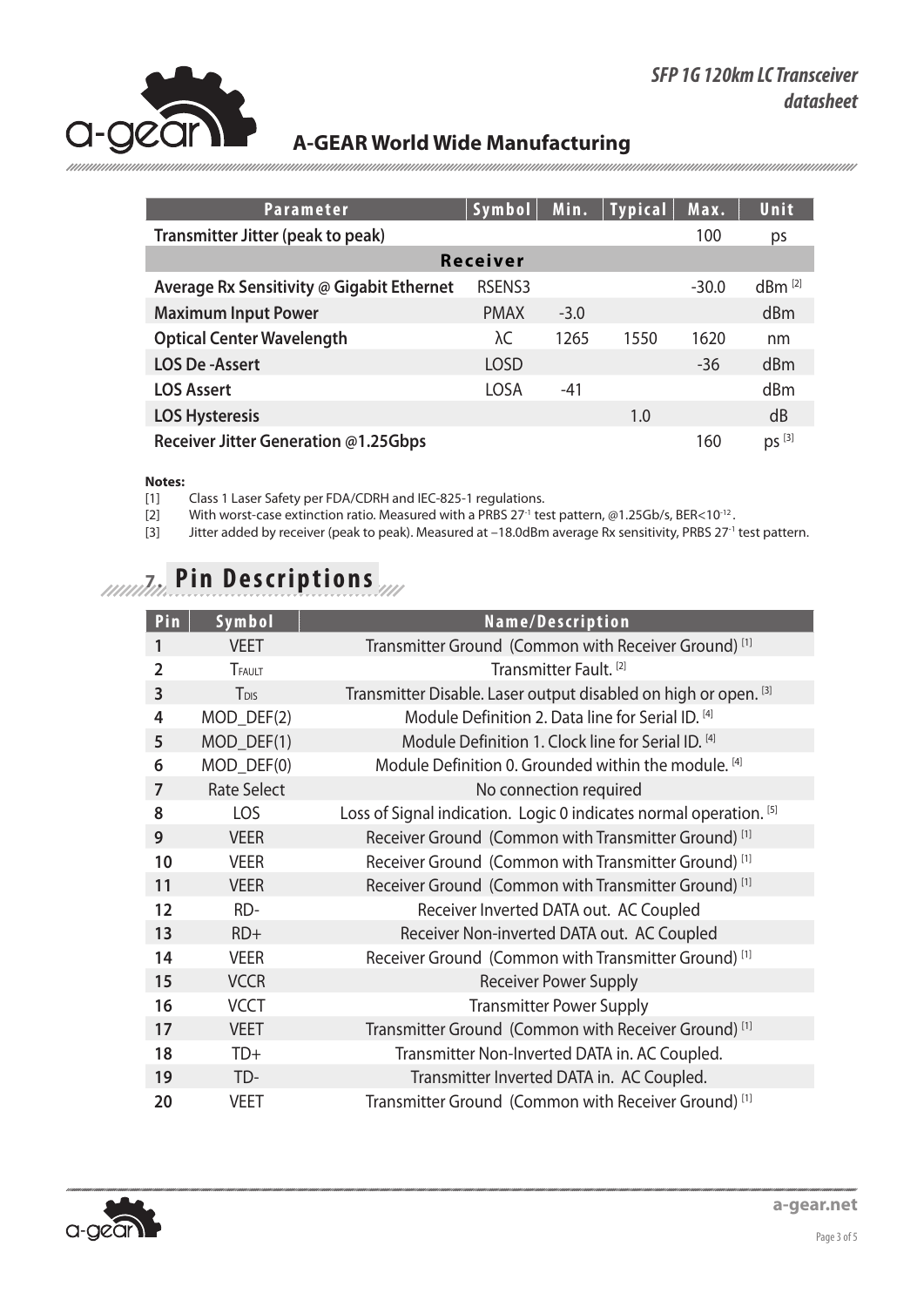### *SFP 1G 120km LC Transceiver datasheet*



### **A-GEAR World Wide Manufacturing**

#### **Notes:**

- [1] Circuit ground is internally isolated from chassis ground.
- [2] T<sub>FAULT</sub> is an open collector/drain output, which should be pulled up with a 4.7k 10k Ohms resistor on the host board if intended for use. Pull up voltage should be between 2.0V to Vcc + 0.3V. A high output indicates a transmitter fault caused by either the TX bias current or the TX output power exceeding the preset alarm thresholds. A low output indicates normal operation. In the low state, the output is pulled to <0.8V.
- [3] Laser output disabled on T<sub>DIS</sub> > 2.0V or open, enabled on T<sub>DIS</sub> < 0.8V.
- [4] Should be pulled up with 4.7k 10 kohms on host board to a voltage between 2.0V and 3.6V. MOD DEF(0) pulls line low to indicate module is plugged in.
- [5] LOS is open collector output. Should be pulled up with 4.7k 10 kohms on host board to a voltage between 2.0V and 3.6V. Logic 0 indicates normal operation; logic 1 indicates loss of signal.



*Pinout of Connector Block on Host Board*

### **8. Digital Diagnostic Functions**

SFP 1G 120km LC transceivers support the 2-wire serial communication protocol as defined in the SFP MSA1. It is very closely related to the E2PROM defined in the GBIC standard, with the same electrical specifications.

The standard SFP serial ID provides access to identification information that describes the transceiver's capabilities, standard interfaces, manufacturer, and other information.

Additionally, SFP transceivers provide a unique enhanced digital diagnostic monitoring interface, which allows real-time access to device operating parameters such as transceiver temperature, laser bias current, transmitted optical power, received optical power and transceiver supply voltage. It also defines a sophisticated system of alarm and warning flags, which alerts end-users when particular operating parameters are outside of a factory set normal range.

The SFP MSA defines a 256-byte memory map in E2PROM that is accessible over a 2-wire serial interface at the 8 bit address 1010000X (A0h). The digital diagnostic monitoring interface makes use of the 8 bit address 1010001X (A2h), so the originally defined serial ID memory map remains unchanged. The interface is identical to, and is thus fully backward compatible with both the GBIC Specification and the SFP Multi Source Agreement. The complete interface is described in Finisar Application Note AN-2030: "Digital Diagnostics Monitoring Interface for SFP Optical Transceivers". The operating and diagnostics information is monitored and reported by a Digital Diagnostics